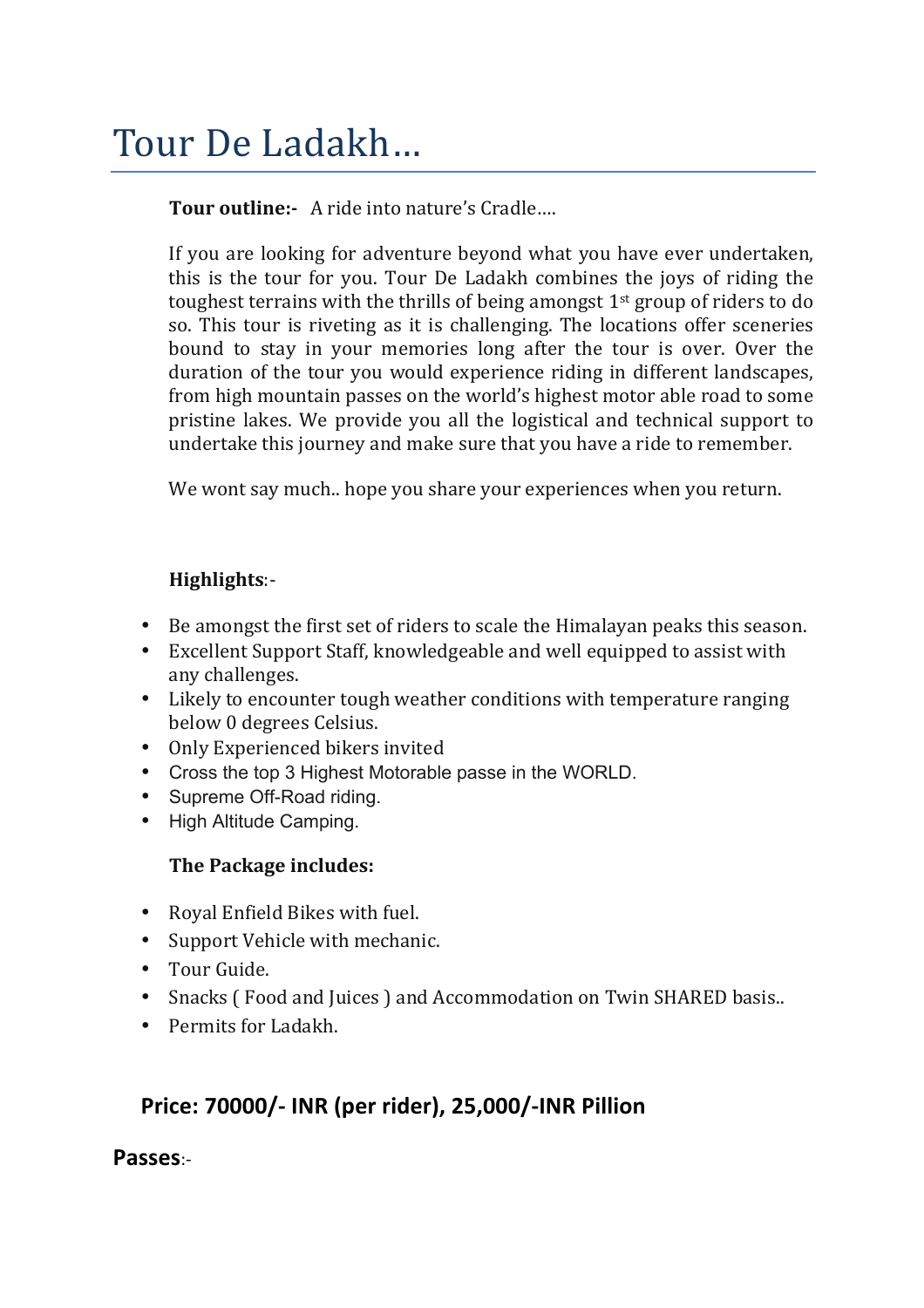- Rohtang Pass (13,060 ft)
- Baralachala (16,500 ft)
- Naki La pass (15,547 ft)
- Lachulung La Pass (16,616 ft)
- Tanglang La pass (17,480 ft).
- Fotu Pass  $(13,341 \text{ ft})$
- Khardung La (18,380 ft)
- Chang La  $(17,350 \text{ ft})$

## **Itinerary:**

| Day            | <b>Travelogue</b> | <b>Distance</b> | <b>Highlights</b>                                                | <b>Bikers Notes</b>                                                                                                                                                                                                                                                                                                                                                                                                                                                                                                                                                                                                                                                                                                                                                                                                                                                                                                                        |
|----------------|-------------------|-----------------|------------------------------------------------------------------|--------------------------------------------------------------------------------------------------------------------------------------------------------------------------------------------------------------------------------------------------------------------------------------------------------------------------------------------------------------------------------------------------------------------------------------------------------------------------------------------------------------------------------------------------------------------------------------------------------------------------------------------------------------------------------------------------------------------------------------------------------------------------------------------------------------------------------------------------------------------------------------------------------------------------------------------|
| $\mathbf{1}$   | Manali - Jispa    | 140 kms         | Rohtang, keylong,<br>Tandi                                       | We begin our journey from Manali to Leh<br>through the Pir Panjal ranges of<br>Himalayas with a steady ascent of 51kms<br>to Rohtang La pass, situated at an<br>altitude of 13,060 ft and cross over to<br>Lahaul Spiti district where we descent to<br>Gramphu followed by Khoksar. It is<br>followed by another steady climb to Sissu<br>and onto the district head quarters in<br>Keylong and futher to Jispa where we<br>camp for the night. Likely to encounter<br>traffic jam at Rani Nallah and tough riding<br>conditions throughout.                                                                                                                                                                                                                                                                                                                                                                                              |
| $\overline{2}$ | Jispa - Pang      | 170 kms         | BaraLaChala, Gata<br>Loops - Nakee La -<br>Lachulung La - Sarchu | Day 2 is all about high passes and<br>following a good night's sleep we<br>continue from Jispa to Baralachala Pass<br>(16,500ft). It's a steady 50 km climb with<br>a steep ascent to the pass especially that<br>last 18 kms from ZingZingBar. Since we<br>are going to be amongst the first riders of<br>the season, best we take extra<br>precautions on these roads as the winds<br>would be chilly and roads dangerous. Our<br>onwards journey to Ladakh leads us<br>across 21 hairpin turns through the Gata<br>Loops to Nakee La (15,547 ft) and<br>Lachulung La (16,016 ft) passes and onto<br>Sarchu, where we register at the police<br>check post. We halt for the night at Pang/<br>Sarchu, based on the distance we cove.<br>Our aim is to be at pang but we can call it<br>a day in Sarchu if the conditions<br>deteriorate. Undoubtedly, it would be a<br>good time to take a rest following hectic<br>and tiresome riding. |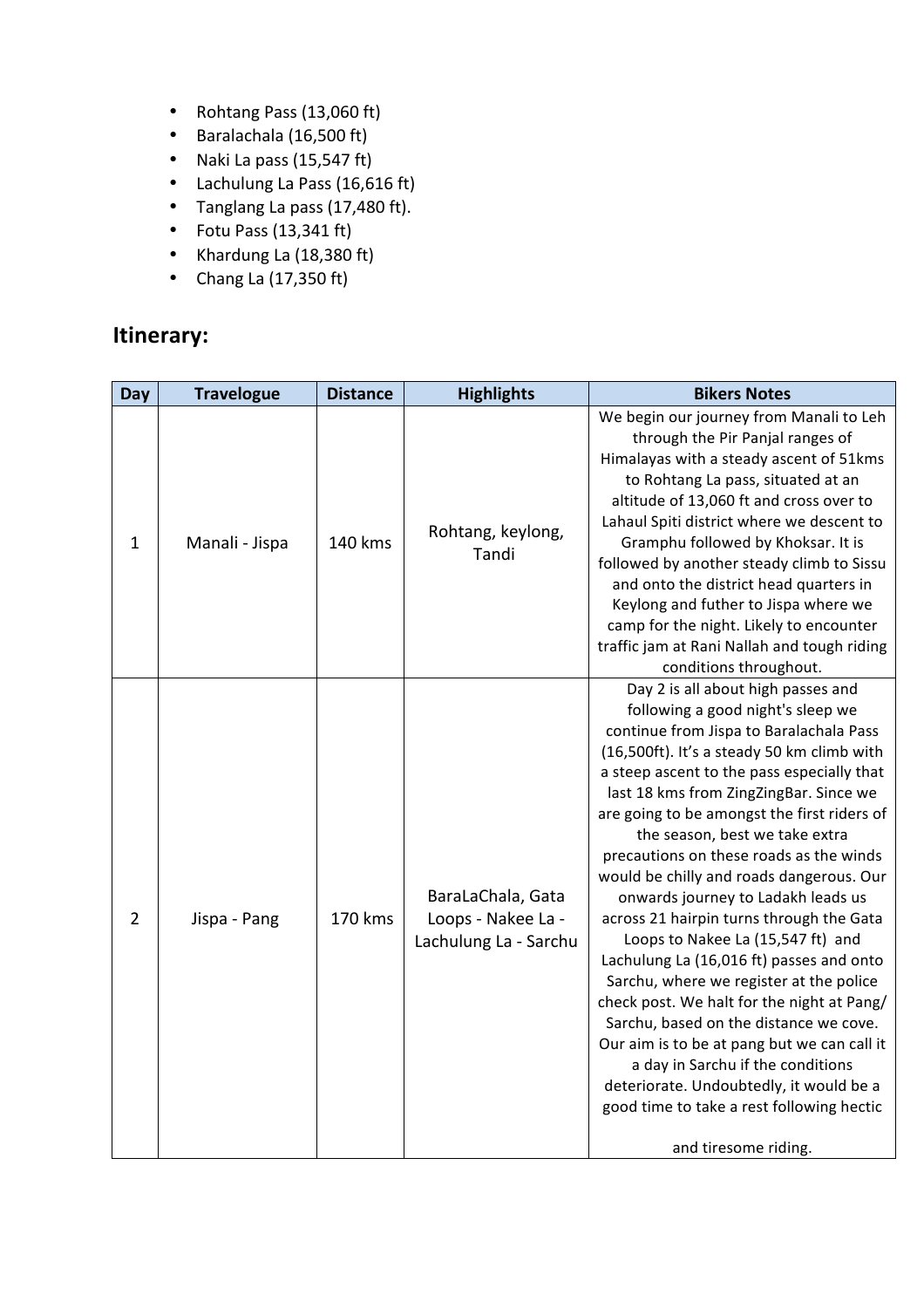| 3 | Pang - Leh  | 180 kms     | Pang - More Plains -<br>Tanglang La - Upshi -<br>Karu - Leh | Day 3 is the last stretch of our journey<br>from Manali to Leh. We still have about<br>180 to 250 kms to ride and be prepared<br>to be amazed by the landscape you<br>encounter. We have one more pass to<br>conquer at Tanglang La (17,440 ft) and<br>enroute to the pass we ride across a<br>platue called More Plains at an altitude of<br>15,500 ft !!. The scenic beauty of this<br>landscape is truely amazing and sure to<br>keep shutterbugs occupied. We descend<br>for a while as we move along the indus<br>river to small settlements through Upshi<br>Karu and finally reach Leh. |
|---|-------------|-------------|-------------------------------------------------------------|------------------------------------------------------------------------------------------------------------------------------------------------------------------------------------------------------------------------------------------------------------------------------------------------------------------------------------------------------------------------------------------------------------------------------------------------------------------------------------------------------------------------------------------------------------------------------------------------|
| 4 | Leh         | $\mathbf 0$ | Local sight seeing                                          | Day 4 gives you an opportunity to relax<br>and explore the town of Leh at your own<br>pleasure. Meanwhile, we shall be cheking<br>on your bikes to ensure a continued<br>smooth ride and getting permits for our<br>onward destinations. For things to do in<br>leh, refer to<br>http://www.letsleh.com/?page_id=233                                                                                                                                                                                                                                                                           |
| 5 | Leh - Nubra | 150 Kms     | Khardung La Pass                                            | Day 5: We are all set to ride across the<br>highest motorable pass in the world as<br>we make a 150 km trip across the<br>Khardung La to Nubra Valley famous for<br>its camel safari and pristine views. Not<br>only does this ride peovide you an<br>adrenaline rush but the views remain in<br>your memory forever. We stay overnight<br>and for the photographers, provide an<br>excellent opportunity to capture both<br>sunset and sunrise. Do it because it<br>would be great to compare:)                                                                                               |
| 6 | Nubra-Leh   | 150 Kms     | Khardung La Pass                                            | Day 6: We take the same route back to<br>Leh and reach town by the evening to<br>check into our hotel and spend an<br>evening in town.                                                                                                                                                                                                                                                                                                                                                                                                                                                         |
| 7 | Leh         | 0 kms       | Local sight seeing                                          | Day 7: We have been at higher altitudes<br>with low oxygen for about a week now so<br>it would be a good idea to give our bodies<br>and machines some rest and a day out in<br>the town wouldn't be a bad idea. You can<br>visit local attractions like Leh palace and<br>get to know more about the history of<br>the town. Taste few local delicacies<br>perhaps.                                                                                                                                                                                                                            |